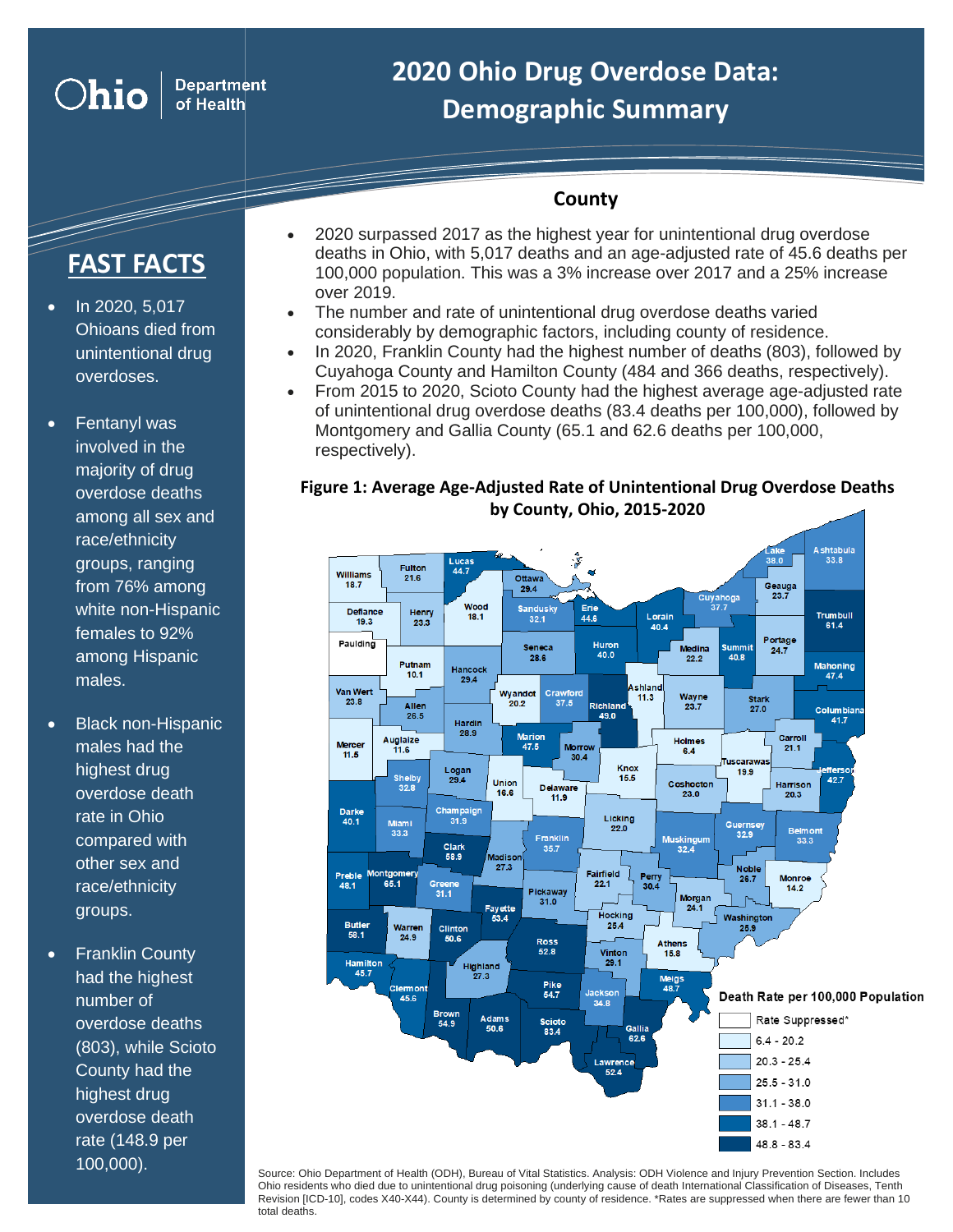## **Race/Ethnicity**

• In 2019, the unintentional drug overdose death rate for Ohio's Black non-Hispanic population surpassed the rate for the white non-Hispanic population. From 2019 to 2020, the gap continued to widen as the death rate for the Black non-Hispanic population increased 29% to 55.2 deaths per 100,000 compared with a 24% increase among the white non-Hispanic population (46.8 deaths per 100,000).



**Figure 2: Age-Adjusted Rate of Unintentional Drug Overdose Deaths by Race/Ethnicity, Ohio, 2015-2020** 60





- Since 2017, Black non-Hispanic males have had the highest rate of unintentional drug overdose deaths compared with other sex and race/ethnicity groups. In 2017, while the rate for Black non-Hispanic males was higher than white non-Hispanic males, their rates were nearly the same, with only a 1% difference. However, by 2020, this difference had widened to 26%. In 2020, the rates for Black non-Hispanic males and white non-Hispanic males were 81.3 and 62.8 deaths per 100,000, respectively.
- In 2020, the overdose death rate for Black non-hispanic females increased 33% to a rate of 31.8 deaths per 100,000 and surpassed that of white non-Hispanic females (30.7 deaths per 100,000).
- Hispanic females have had the lowest drug overdose death rates for the years presented. However, from 2019 to 2020, they had the largest increase in rate (56%) from 8.1 deaths to 12.6 deaths per 100,000.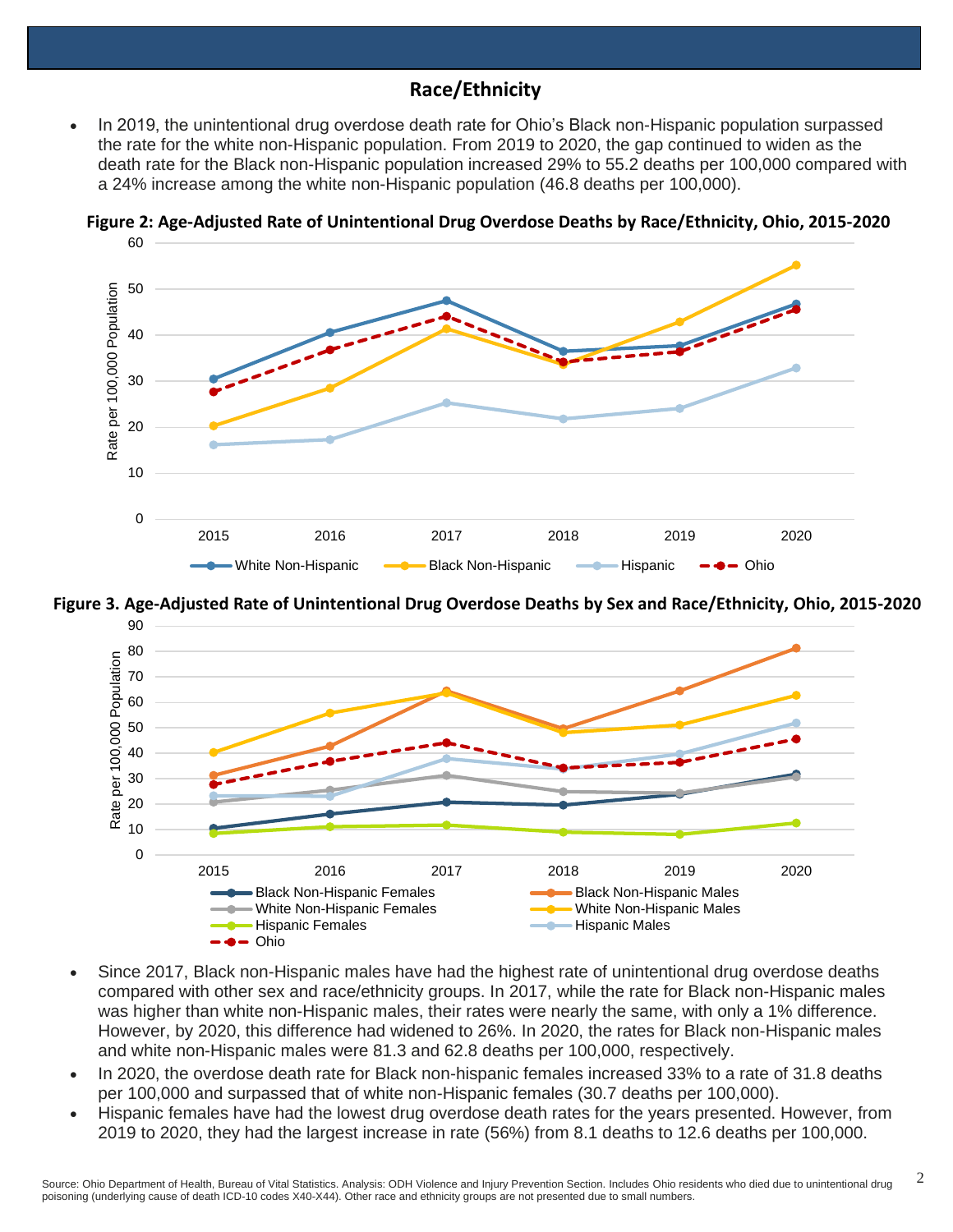## **Drug Involvement by Race/Ethnicity**

- In 2019, illicit fentanyl was involved in the majority of overdose deaths among all the sex and race/ethnicity groups presented, ranging from 76% among white non-Hispanic females to 92% among Hispanic males.
- The percentage of deaths involving cocaine was highest among Black non-Hispanic males and females.
- The percentage of deaths involving psychostimulants (e.g., methamphetamines) was highest among white non-Hispanic males and females.



**Figure 4: Percentage of Unintentional Drug Overdose Deaths Involving Select Drugs by Sex and Race/Ethnicity, Ohio, 2020**





- In deaths involving a combination of fentanyl and other drug categories, the combination of fentanyl and cocaine was involved in the highest percentage of deaths among Black non-Hispanic males and females and Hispanic males and females.
- The percentage of deaths involving a combination of fentanyl and psychostimulants was highest among white non-Hispanic males and females.

3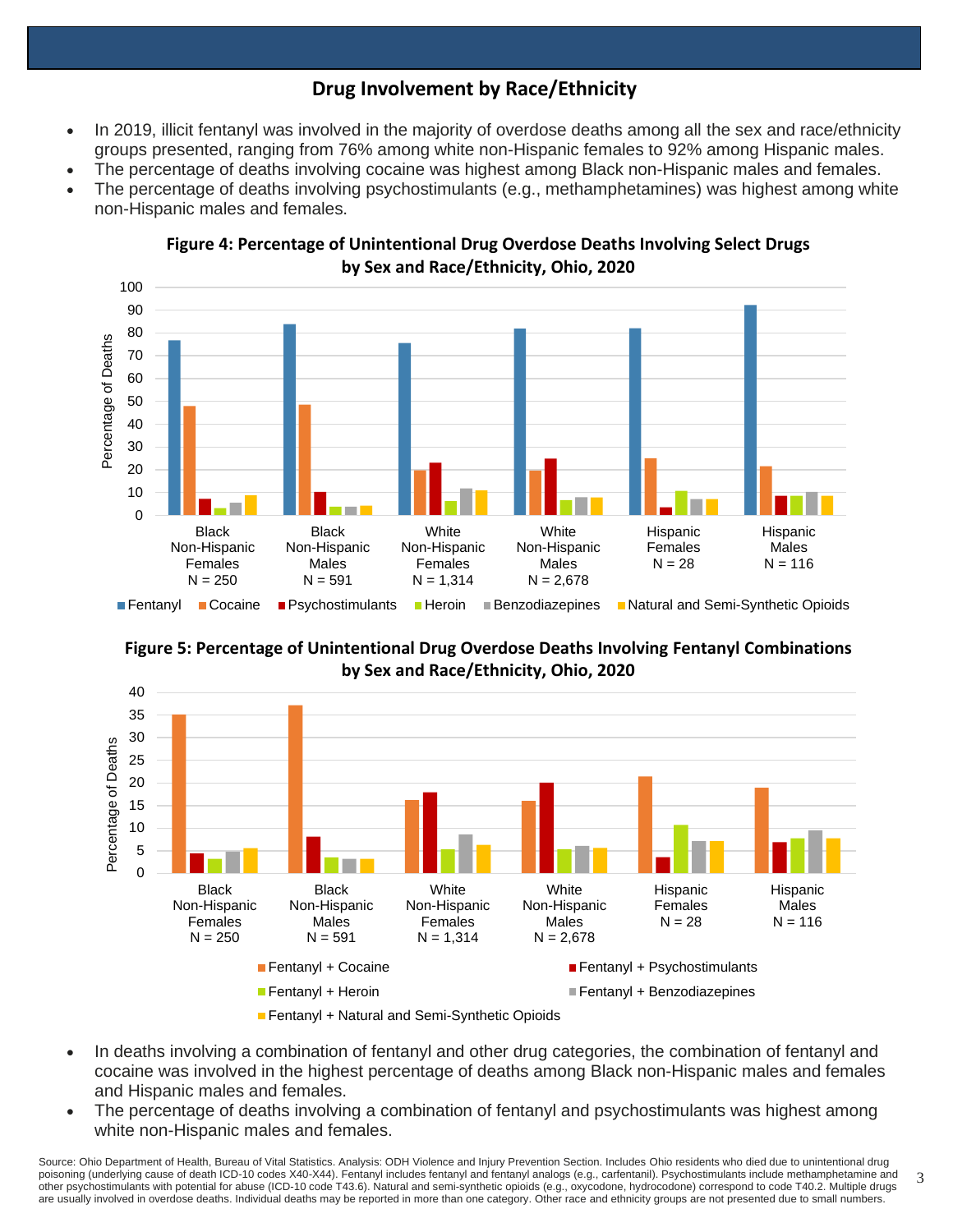## **Drug Involvement by Race/Ethnicity: Fentanyl, Psychostimulant, and Cocaine Trends**

#### Figure 6. Number of Unintentional Drug Overdose Deaths Involving Fentanyl, Cocaine, and Psychostimulants **by Sex and Race/Ethnicity, Ohio, 2015-2020**

Black Non-Hispanic Females  $\longrightarrow$ Black Non-Hispanic Males  $\longrightarrow$  White Non-Hispanic Females  $\longrightarrow$  White Non-Hispanic Males

#### **Fentanyl:**

- From 2019 to 2020, all sex and race/ethnicity groups experienced increases in the number of fentanylrelated deaths, ranging from a 28% increase among white non-Hispanic males to a 40% increase among Black non-Hispanic males.
- Fentanyl-related deaths among Black non-Hispanic females and white non-Hispanic females both increased 32%.

#### **Cocaine:**

- From 2019 to 2020, the largest increase in the number of cocainerelated deaths was among Black non-Hispanic males. In 2020, the number of cocaine-related deaths among Black non-Hispanic males surpassed that of white non-Hispanic females.
- Cocaine-related deaths among white non-Hispanic males increased 1%, while deaths among white non-Hispanic females decreased 5%.

#### **Psychostimulants:**

- In 2020, while the largest number of psychostimulant-related deaths were among white non-Hispanic males and females, the largest increases were among Black non-Hispanic males and females (85% and 100%, respectively).
- Psychostimulant-related deaths among white non-Hispanic males increased 25%, while deaths among white non-Hispanic females increased 27%.









Source: Ohio Department of Health, Bureau of Vital Statistics. Analysis: ODH Violence and Injury Prevention Section. Includes Ohio residents who died due to unintentional drug poisoning (underlying cause of death ICD-10 codes X40-X44). Fentanyl includes fentanyl and fentanyl analogs (e.g., carfentanil). Psychostimulants include methamphetamine and other psychostimulants with potential for abuse (ICD-10 code T43.6). Natural and semi-synthetic opioids (e.g., oxycodone, hydrocodone) correspond to code T40.2. Multiple drugs are usually involved in overdose deaths. Individual deaths may be reported in more than one category. Other race and ethnicity groups are not represented due to small numbers.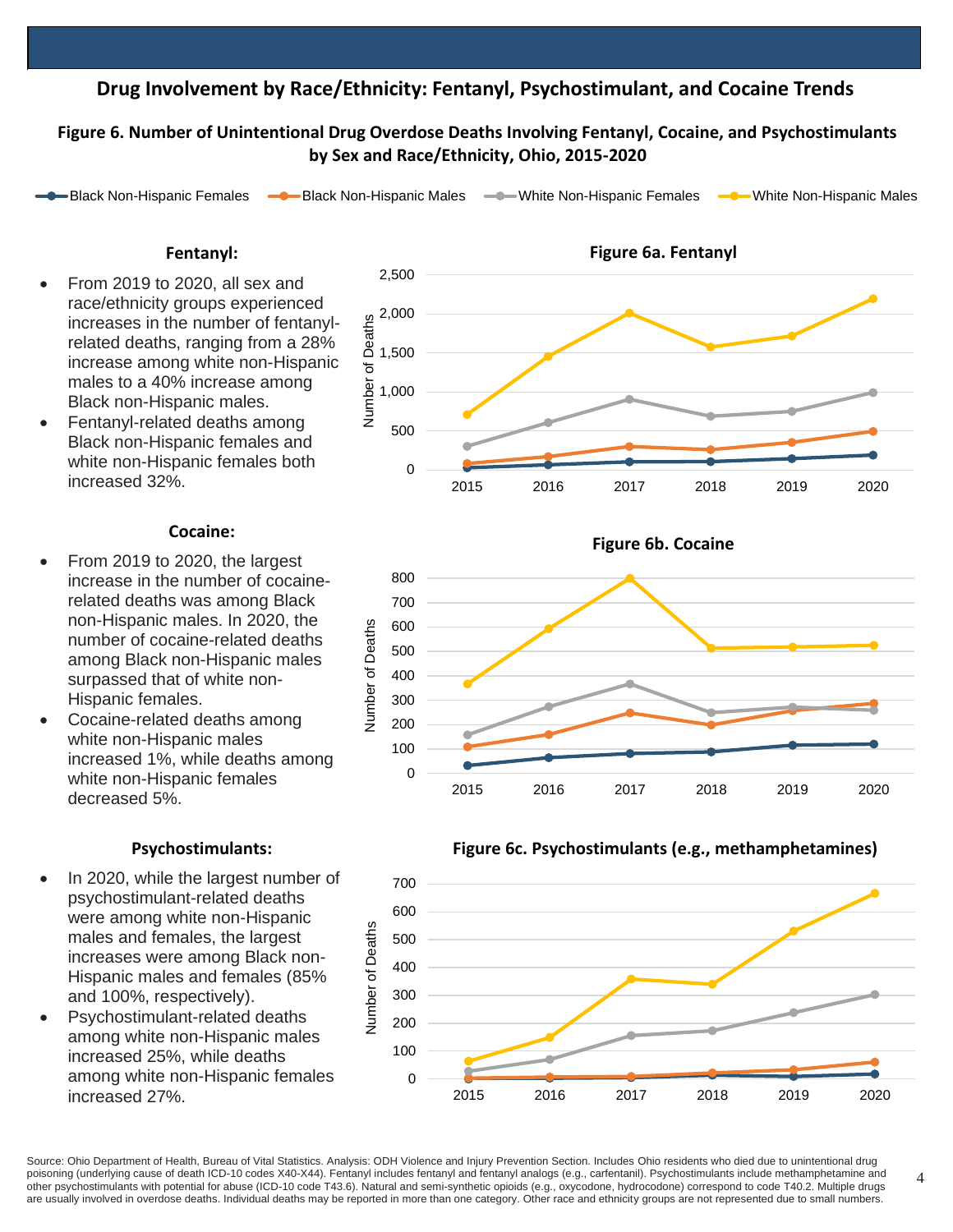## **2019-2020 Drug Involvement Summary: Race/Ethnicity**

|                                       | <b>Opioids</b> |       |                                                        |      |                |      |                | <b>Non-Opioids</b> |                         |       |                        |                |  |  |
|---------------------------------------|----------------|-------|--------------------------------------------------------|------|----------------|------|----------------|--------------------|-------------------------|-------|------------------------|----------------|--|--|
|                                       | Fentanyl       |       | <b>Natural and</b><br>Semi-Synthetic<br><b>Opioids</b> |      | <b>Heroin</b>  |      | Cocaine        |                    | <b>Psychostimulants</b> |       | <b>Benzodiazepines</b> |                |  |  |
|                                       | 2019           | 2020  | 2019                                                   | 2020 | 2019           | 2020 | 2019           | 2020               | 2019                    | 2020  | 2019                   | 2020           |  |  |
| Race/Ethnicity and Sex $^1$           |                |       |                                                        |      |                |      |                |                    |                         |       |                        |                |  |  |
| <b>Black Non-</b><br>Hispanic Females | 145            | 192   | 22                                                     | 22   | 14             | 8    | 116            | 120                | 9                       | 18    | 16                     | 14             |  |  |
| <b>Black Non-</b><br>Hispanic Males   | 354            | 496   | 24                                                     | 25   | 49             | 23   | 257            | 287                | 33                      | 61    | 18                     | 23             |  |  |
| White Non-<br>Hispanic Females        | 752            | 994   | 127                                                    | 144  | 135            | 83   | 272            | 259                | 238                     | 303   | 132                    | 156            |  |  |
| White Non-<br>Hispanic Males          | 1,718          | 2,195 | 190                                                    | 211  | 308            | 179  | 518            | 525                | 531                     | 666   | 192                    | 212            |  |  |
| Hispanic Females                      | 13             | 23    | 1                                                      | 2    | $\overline{2}$ | 3    | $\overline{4}$ | 7                  | $\overline{c}$          | 1     | 2                      | $\overline{2}$ |  |  |
| Hispanic Males                        | 71             | 107   | $\mathbf{1}$                                           | 10   | 12             | 10   | 29             | 25                 | $\overline{4}$          | 10    | 6                      | 12             |  |  |
| Total <sup>2</sup>                    | 3,070          | 4,041 | 370                                                    | 415  | 520            | 308  | 1,206          | 1,231              | 827                     | 1,062 | 371                    | 420            |  |  |

## **Table 1: Number of Unintentional Drug Overdose Deaths Involving Select Drugs by Sex and Race/Ethnicity, Ohio, 2019-2020**

## **Table 2: Number of Unintentional Drug Overdose Deaths Involving Fentanyl Combinations by Sex and Race/Ethnicity, Ohio, 2019-2020**

|                                       |                |      | Fentanyl + Other Opioids                             |                | <b>Fentanyl + Non-Opioids</b> |      |                         |      |                        |      |  |  |
|---------------------------------------|----------------|------|------------------------------------------------------|----------------|-------------------------------|------|-------------------------|------|------------------------|------|--|--|
|                                       | <b>Heroin</b>  |      | <b>Natural and Semi-</b><br><b>Synthetic Opioids</b> |                | <b>Cocaine</b>                |      | <b>Psychostimulants</b> |      | <b>Benzodiazepines</b> |      |  |  |
|                                       | 2019           | 2020 | 2019                                                 | 2020           | 2019                          | 2020 | 2019                    | 2020 | 2019                   | 2020 |  |  |
| Race/Ethnicity and Sex <sup>1</sup>   |                |      |                                                      |                |                               |      |                         |      |                        |      |  |  |
| <b>Black Non-</b><br>Hispanic Females | 13             | 8    | 16                                                   | 14             | 88                            | 88   | $\overline{7}$          | 11   | 12                     | 12   |  |  |
| Black Non-<br>Hispanic Males          | 43             | 21   | 17                                                   | 19             | 185                           | 220  | 21                      | 48   | 13                     | 19   |  |  |
| White Non-<br>Hispanic Females        | 113            | 70   | 69                                                   | 83             | 221                           | 213  | 174                     | 236  | 78                     | 113  |  |  |
| White Non-<br>Hispanic Males          | 249            | 143  | 124                                                  | 151            | 406                           | 429  | 391                     | 537  | 128                    | 163  |  |  |
| <b>Hispanic Females</b>               | $\overline{1}$ | 3    | $\mathbf{1}$                                         | $\overline{2}$ | $\overline{4}$                | 6    | $\mathbf 0$             | 1    | 2                      | 2    |  |  |
| Hispanic Males                        | 9              | 9    | $\mathbf{1}$                                         | 9              | 21                            | 22   | 3                       | 8    | 5                      | 11   |  |  |
| Total <sup>2</sup>                    | 428            | 255  | 231                                                  | 278            | 930                           | 985  | 599                     | 843  | 239                    | 320  |  |  |

Source: Ohio Department of Health, Bureau of Vital Statistics. Analysis: ODH Violence and Injury Prevention Section. Includes Ohio residents who died due to unintentional drug poisoning (underlying cause of death ICD-10 codes X40-X44). Fentanyl includes fentanyl and fentanyl analogs (e.g., carfentanil). Psychostimulants include methamphetamine and other psychostimulants with potential for abuse (ICD-10 code T43.6). Natural and semi-synthetic opioids (e.g., oxycodone, hydrocodone) correspond to code T40.2. Multiple drugs are usually involved in overdose deaths. Individual deaths may be reported in more than one category.

1. Other race and ethnicity groups are not presented due to small numbers.

2. Total includes all unintentional drug overdose deaths among Ohio residents.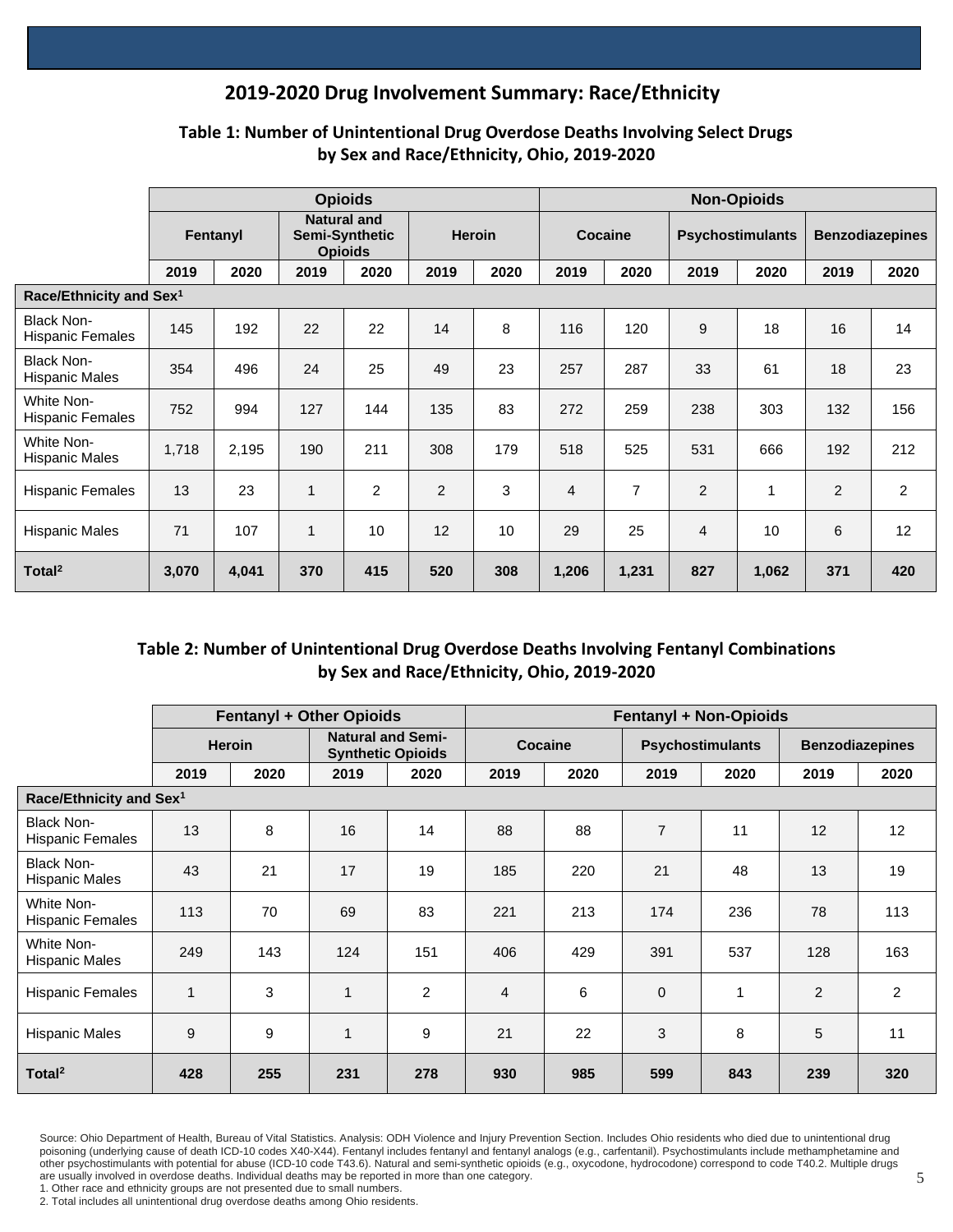• In 2020, the age group of 35-44 had the highest rate of unintentional drug overdose deaths (98.2 deaths per 100,000), followed by the age group of 25-34 (84.8 deaths per 100,000).

**Age**

• From 2019 to 2020, the age group of 15-24 had the largest increase in rate (37%), followed by the age group of 45-54 (32%).







**Figure 8: Rate of Unintentional Drug Overdose Deaths by Age, Sex, and Race/Ethnicity, Ohio, 2020**

- Among Black non-Hispanic males and females, the age group of 45-54 had the highest overdose death rate, followed by the age group of 35-44.
- Among white non-Hispanic males and females, the age group of 35-44 had the highest overdose death rate, followed by the age group of 25-34.
- Substance use disorder among reproductive-aged females (ages 15-44) is of particular concern because fetal exposure to opioids and other substances during pregnancy can result in infants born with neonatal abstinence syndrome (NAS), a set of symptoms associated with abrupt withdrawal.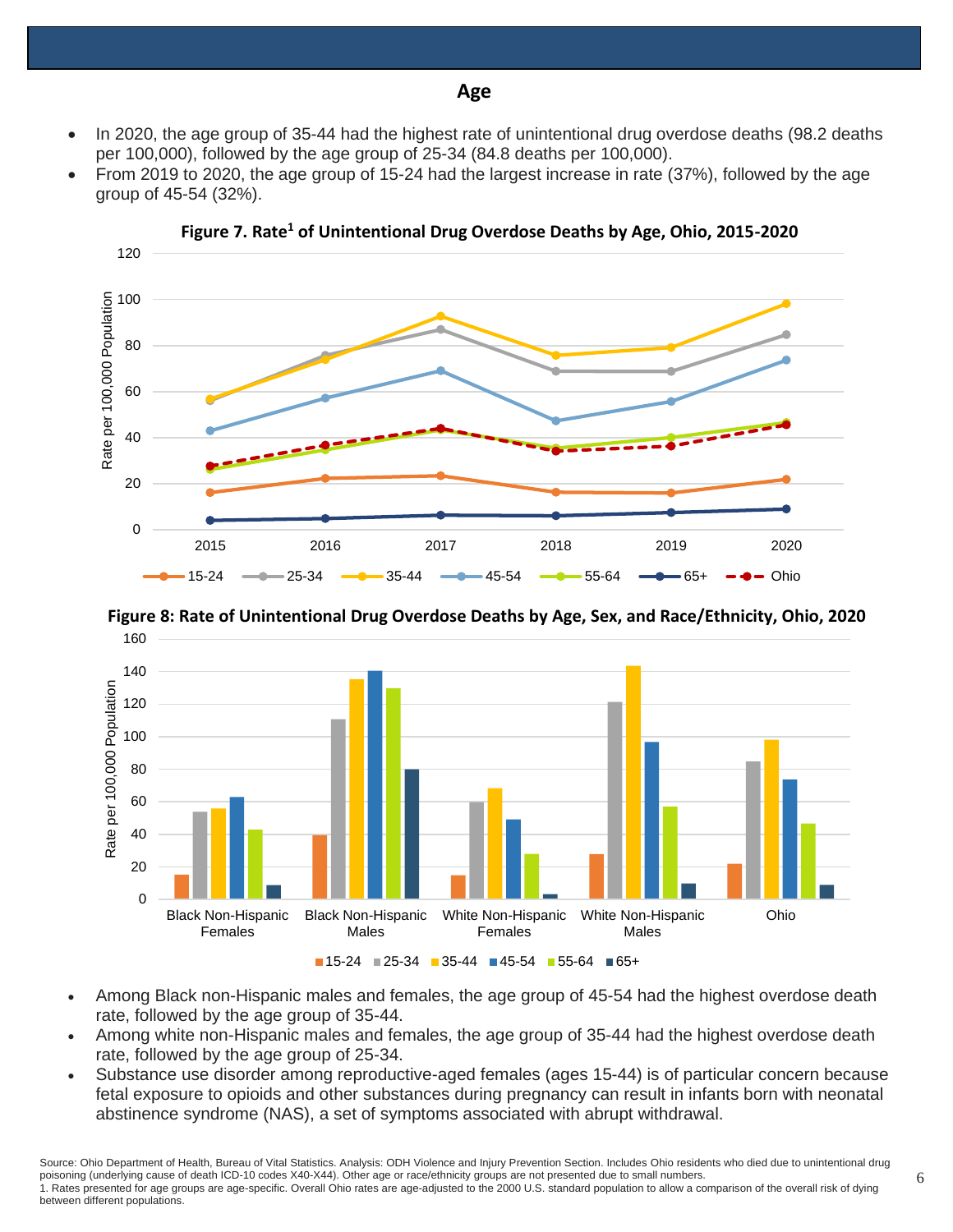## **Drug Involvement by Age**

• In 2019, illicit fentanyl was involved in the majority of unintentional drug overdose deaths among all age groups; however, the percentage of deaths involving fentanyl decreased as age increased. Fentanyl involvement was highest among the age groups of 15-24 and 25-34 (88%) and lowest among those aged 65 and older (57%).



**Figure 9: Percentage of Unintentional Drug Overdose Deaths Involving Select Drugs by Age, Ohio, 2020**

**Figure 10: Percentage of Unintentional Drug Overdose Deaths Involving Fentanyl Combinations by Age, Ohio, 2020**



• In deaths involving a combination of fentanyl and other drug categories, the combination of fentanyl and psychostimulants was highest among those younger than 45, while the combination of fentanyl and cocaine was highest among those aged 45 and older.

7 Source: Ohio Department of Health, Bureau of Vital Statistics. Analysis: ODH Violence and Injury Prevention Section. Includes Ohio residents who died due to unintentional drug poisoning (underlying cause of death ICD-10 codes X40-X44). Fentanyl includes fentanyl and fentanyl analogs (e.g., carfentanil). Psychostimulants include methamphetamine and other psychostimulants with potential for abuse (ICD-10 code T43.6). Natural and semi-synthetic opioids (e.g., oxycodone, hydrocodone) correspond to code T40.2. Multiple drugs are usually involved in overdose deaths. Individual deaths may be reported in more than one category. Other age groups are not presented due to small numbers.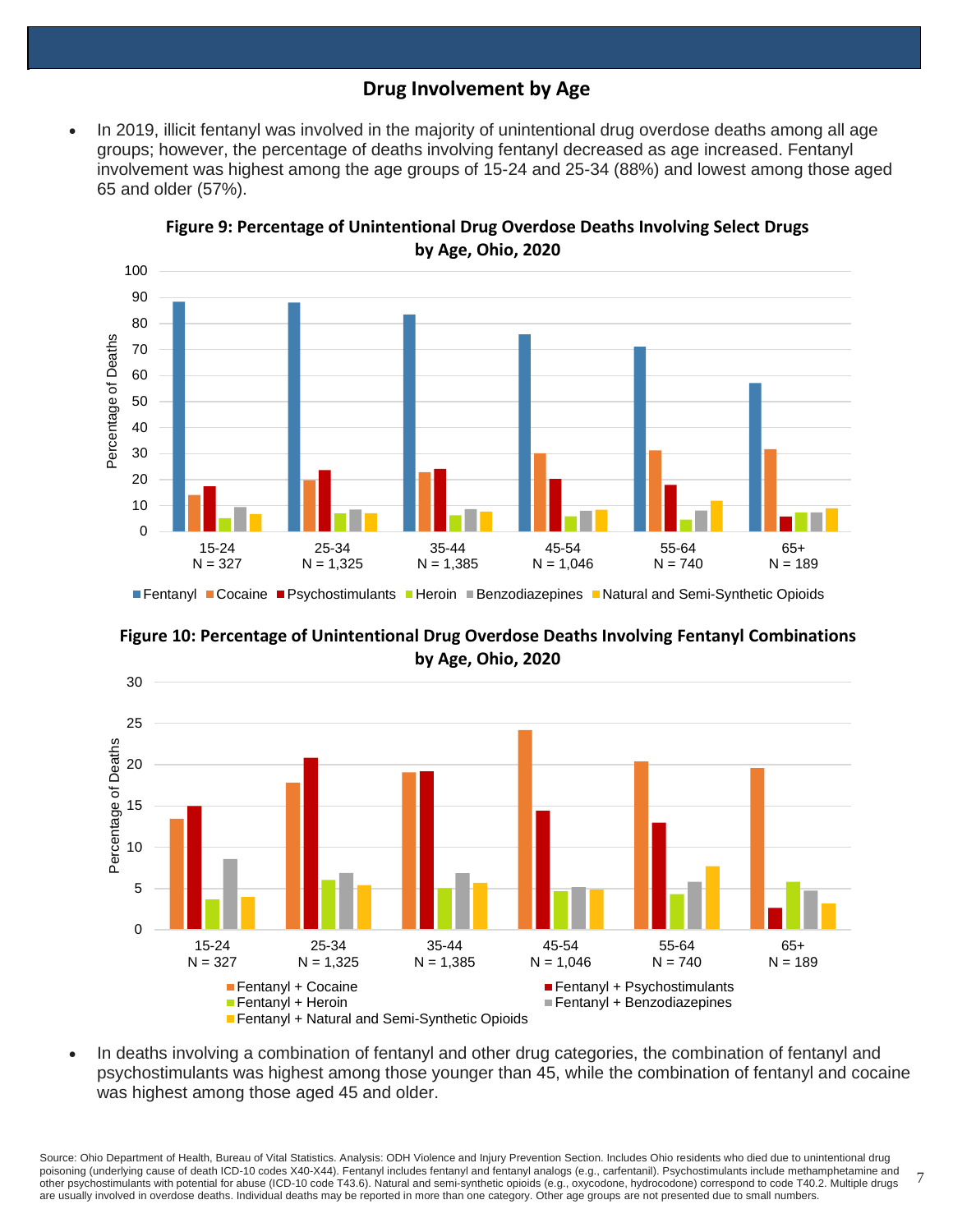## **2019-2020 Drug Involvement Summary: Age**

|                         | <b>Opioids</b> |       |                                                        |      |               |      |         | <b>Non-Opioids</b> |                         |       |                        |      |  |  |
|-------------------------|----------------|-------|--------------------------------------------------------|------|---------------|------|---------|--------------------|-------------------------|-------|------------------------|------|--|--|
|                         | Fentanyl       |       | <b>Natural and</b><br>Semi-Synthetic<br><b>Opioids</b> |      | <b>Heroin</b> |      | Cocaine |                    | <b>Psychostimulants</b> |       | <b>Benzodiazepines</b> |      |  |  |
|                         | 2019           | 2020  | 2019                                                   | 2020 | 2019          | 2020 | 2019    | 2020               | 2019                    | 2020  | 2019                   | 2020 |  |  |
| Age Groups <sup>1</sup> |                |       |                                                        |      |               |      |         |                    |                         |       |                        |      |  |  |
| $15 - 24$               | 199            | 289   | 16                                                     | 22   | 27            | 17   | 58      | 46                 | 45                      | 57    | 16                     | 31   |  |  |
| 25-34                   | 898            | 1166  | 87                                                     | 94   | 147           | 92   | 283     | 262                | 244                     | 314   | 91                     | 112  |  |  |
| $35 - 44$               | 882            | 1156  | 103                                                    | 106  | 147           | 88   | 311     | 317                | 278                     | 334   | 105                    | 119  |  |  |
| 45-54                   | 580            | 793   | 82                                                     | 88   | 106           | 62   | 269     | 315                | 162                     | 212   | 81                     | 84   |  |  |
| 55-64                   | 427            | 526   | 68                                                     | 88   | 73            | 34   | 239     | 231                | 93                      | 133   | 67                     | 60   |  |  |
| $65+$                   | 81             | 108   | 14                                                     | 17   | 19            | 14   | 46      | 60                 | 5                       | 11    | 11                     | 14   |  |  |
| Total <sup>2</sup>      | 3,070          | 4,041 | 370                                                    | 415  | 520           | 308  | 1,206   | 1,231              | 827                     | 1,062 | 371                    | 420  |  |  |

## **Table 3: Number of Unintentional Drug Overdose Deaths Involving Select Drugs by Age, Ohio, 2019-2020**

## **Table 4: Number of Unintentional Drug Overdose Deaths Involving Fentanyl Combinations by Age, Ohio, 2019-2020**

|                         |                                                      | <b>Fentanyl + Other Opioids</b> |        |      | <b>Fentanyl + Non-Opioids</b> |      |                |                         |                        |      |  |  |
|-------------------------|------------------------------------------------------|---------------------------------|--------|------|-------------------------------|------|----------------|-------------------------|------------------------|------|--|--|
|                         | <b>Natural and Semi-</b><br><b>Synthetic Opioids</b> |                                 | Heroin |      | Cocaine                       |      |                | <b>Psychostimulants</b> | <b>Benzodiazepines</b> |      |  |  |
|                         | 2019                                                 | 2020                            | 2019   | 2020 | 2019                          | 2020 | 2019           | 2020                    | 2019                   | 2020 |  |  |
| Age Groups <sup>1</sup> |                                                      |                                 |        |      |                               |      |                |                         |                        |      |  |  |
| $15 - 24$               | 11                                                   | 13                              | 27     | 12   | 57                            | 44   | 32             | 49                      | 15                     | 28   |  |  |
| 25-34                   | 65                                                   | 72                              | 121    | 80   | 237                           | 236  | 187            | 276                     | 63                     | 91   |  |  |
| $35 - 44$               | 74                                                   | 79                              | 117    | 70   | 262                           | 264  | 204            | 266                     | 72                     | 95   |  |  |
| 45-54                   | 49                                                   | 51                              | 82     | 49   | 196                           | 253  | 116            | 151                     | 48                     | 54   |  |  |
| 55-64                   | 31                                                   | 57                              | 62     | 32   | 155                           | 151  | 56             | 96                      | 37                     | 43   |  |  |
| $65+$                   | 1                                                    | 6                               | 18     | 11   | 23                            | 37   | $\overline{4}$ | 5                       | $\overline{4}$         | 9    |  |  |
| Total <sup>2</sup>      | 231                                                  | 278                             | 428    | 255  | 930                           | 985  | 599            | 843                     | 239                    | 320  |  |  |

Source: Ohio Department of Health, Bureau of Vital Statistics. Analysis: ODH Violence and Injury Prevention Section. Includes Ohio residents who died due to unintentional drug poisoning (underlying cause of death ICD-10 codes X40-X44). Fentanyl includes fentanyl and fentanyl analogs (e.g., carfentanil). Psychostimulants include methamphetamine and other psychostimulants with potential for abuse (ICD-10 code T43.6). Natural and semi-synthetic opioids (e.g., oxycodone, hydrocodone) correspond to code T40.2. Multiple drugs are usually involved in overdose deaths. Individual deaths may be reported in more than one category.

1. Other age groups are not presented due to small numbers.

<sup>2.</sup> Total includes all unintentional drug overdose deaths among Ohio residents.